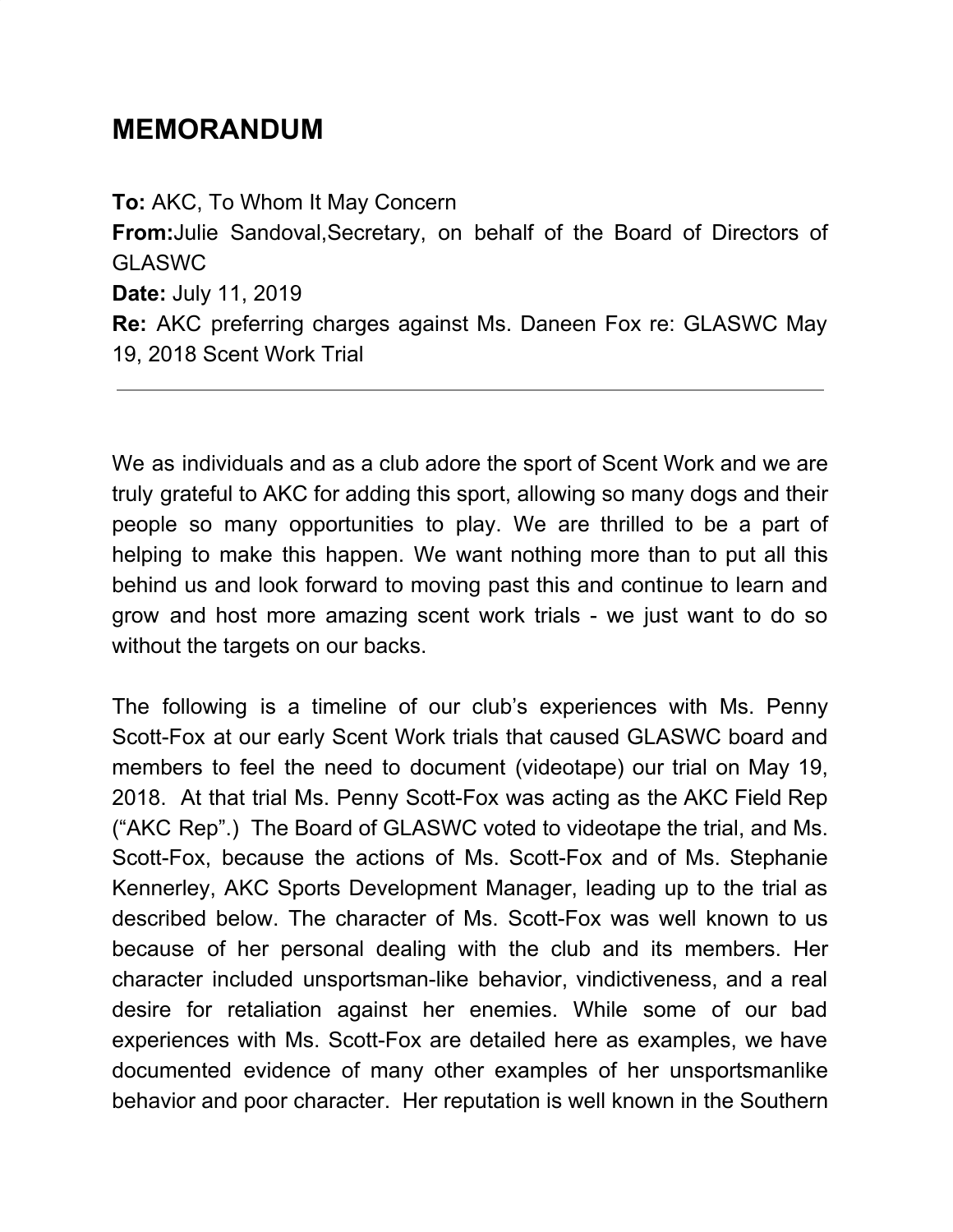California Scent Work community, as you can see by the many letters we have received in support of Ms. Daneen Fox (in an attached exhibit).

The GLASWC never had any malicious intent in creating the videos that are at issue here. We just wanted to protect our club and have the chance to play the videos for the rest of the club so that we were able to learn from what the AKC Rep was offering as suggestions to run better trials.

I would also like you to note that Ventura County Scent Work Club, which we are also involved in, had great experience with a different AKC Rep, Ms. Lisa Russell, at our Scent Work ("SW") trials Sept. 1-3, 2018. We learned so much from her. She was wonderful - willing to roll up her sleeves and help in any way. It was evident that she was there to help the club be successful. Ms. Russell is an example of what we believe an AKC Rep *is supposed to be* and demonstrates what we think the AKC expects from their Reps. Ms. Scott-Fox is not cut from this cloth. We, as a club and as individual club members, feel we have been unfairly targeted and persecuted by Ms. Kennerley because of her **personal friendship** with Ms. Scott-Fox, and because Ms. Scott-Fox has a personal vendetta against our club members and our club. I hope the following helps shed light on why we feel Ms. Scott-Fox has a personal vendetta against us and why we feared reprisals from her and the AKC under these circumstances.

## **1st trial GLASWC 12/30/2017 Simi Valley, CA (Ms. Stacy Barnett, AKC Rep)**

After our first GLASWC SW trial on 12/30/2017, I called Ms. Kennerley and voiced our concerns with how inappropriate it looked for Ms. Stacy Barnett (a personal friend of Ms. Scott-Fox) to act as she did. Our concerns included seeing an AKC Rep staying at a competitor's home (that of Ms. Scott-Fox), driving to the event with Ms. Scott-Fox, and then previewing the search areas in advance of the trial, and attending trials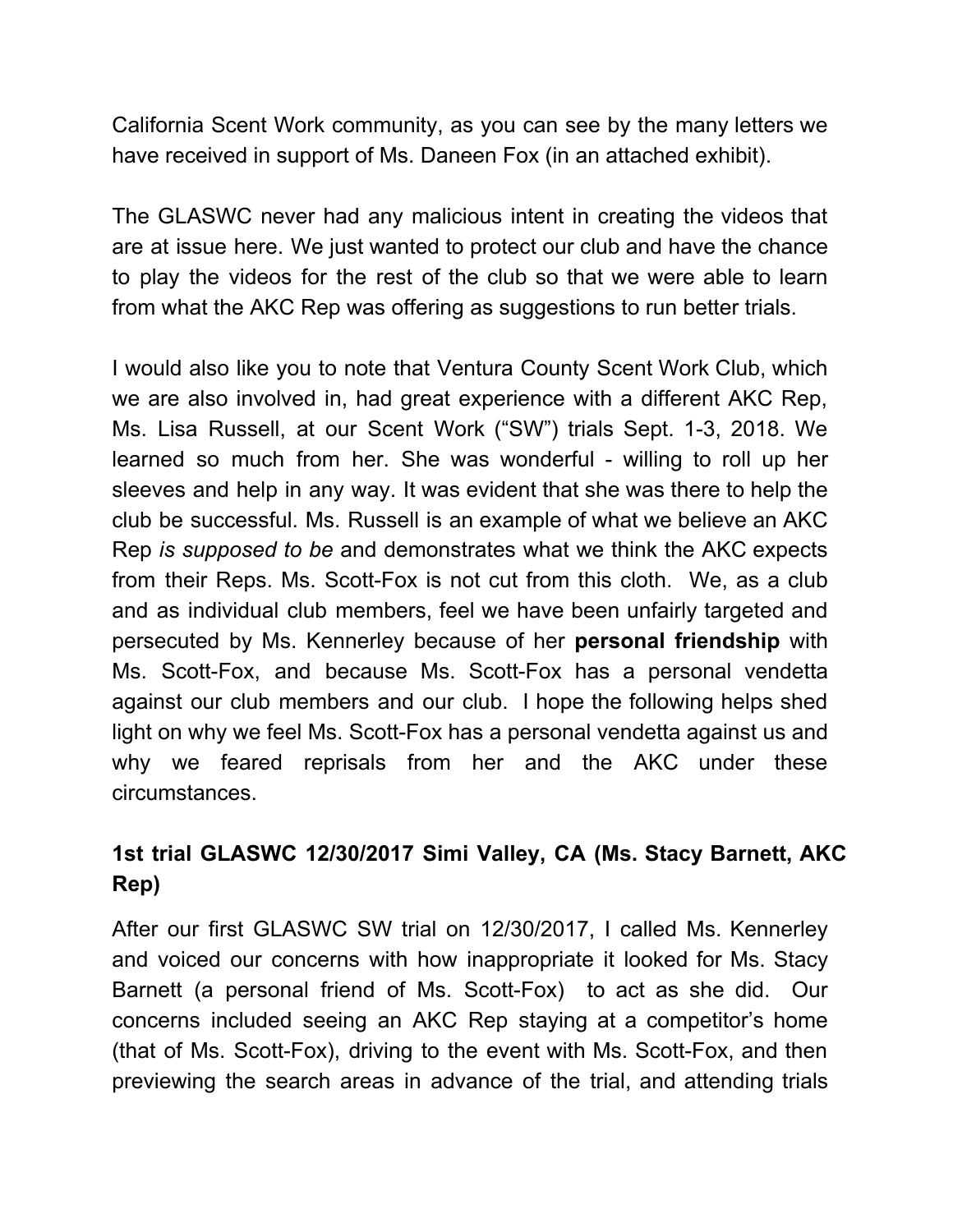prior to this trial and posting information and photos about them spending the week together on Facebook. Also, Ms. Barnett watched all the search areas and hides and then proceeded to stand with Ms. Scott-Fox in the staging areas and chat with her, as well as watch Ms. Scott-Fox's searches.

I never thought that they were cheating, or accused them of it, but it looked very bad. I believe an AKC Rep should stay at a hotel, or at the very least not at a competitor's home, prior to an event and should get a rental car and drive themselves to the event. It all looked like there was preferential treatment being given to one competitor to our the rest of our competitors.

Another concern I shared with Ms. Kennerley was that Ms. Barnett changed the hide in one of the search areas herself. The judge, Ms. Natalie McManus, voiced her concern to Ms. Barnett as to why she thought that it was not a good hide placement. Ms. Barnett said she wanted the hide where Ms. Barnett had put it. (In other words, "Don't argue with me.") The next competitor was Ms. Scott-Fox, who then ran it and her dog did not find the hide. As Ms. Scott-Fox was leaving the search area she was muttering loudly " Well, I have a few things to say about this hide." Ms. Scott-Fox was then reported to have told her SW students about that search. I heard that Ms Scott-Fox said that the Judge, Ms. McManus, was later suspended from AKC for that hide. This was not true and I believe Ms. Scott-Fox knew that.

I was assured by Ms. Kennerley that my concerns would be handled discreetly, because I told Ms. Kennerley the GLASWC club had a real fear of retaliation from Ms. Scott-Fox.

#### **2nd trial GLASWC 1/20/2018 & 1/21/2018 Acton, CA**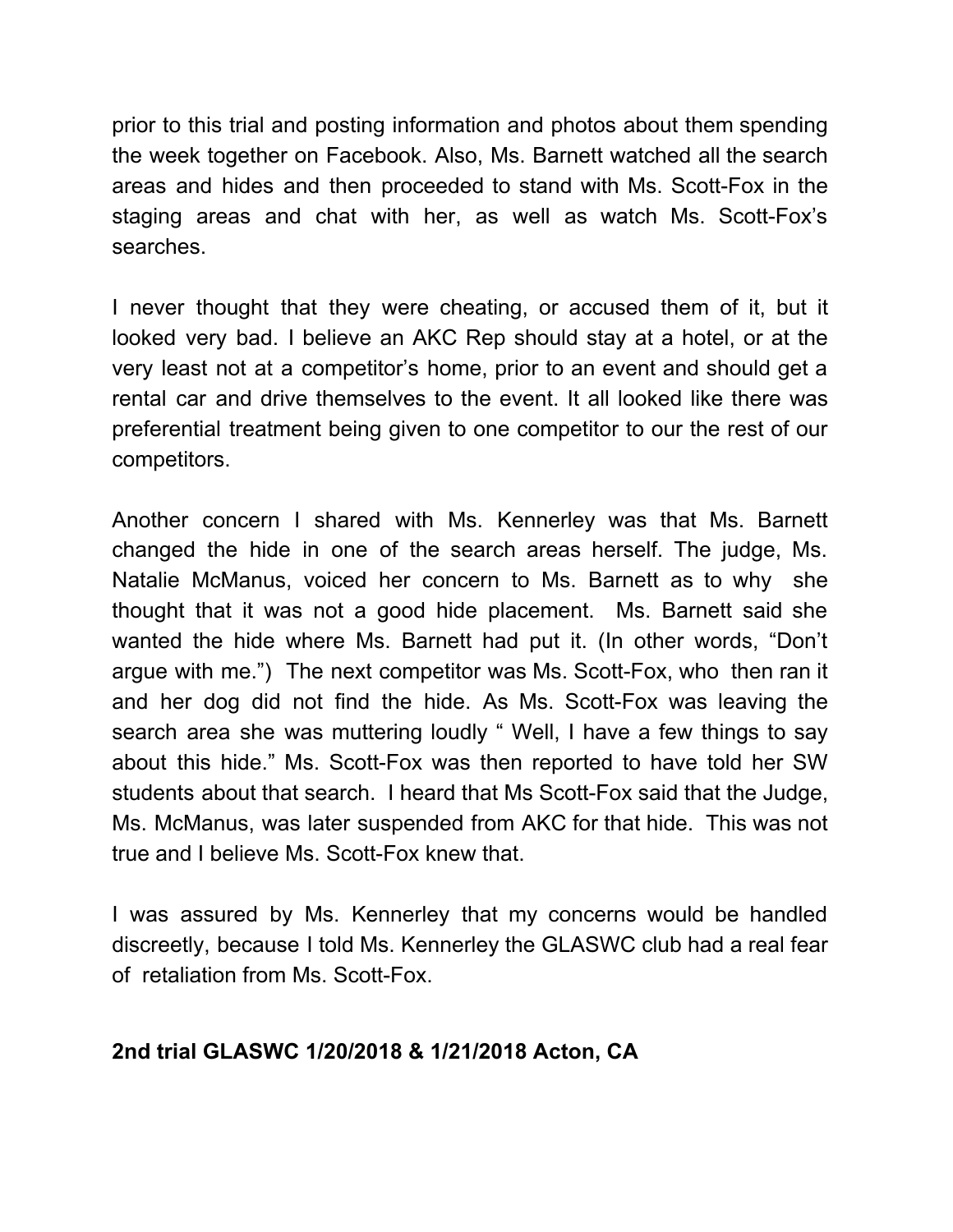In this trial, Ms. Scott-Fox was a competitor, but behaved as if she was acting as the AKC Rep that day. She was not the AKC Rep that day. During her run, her dog missed the buried hide and she then making loud and rude comments about the hide while spectating. This clearly made our judge, Jeri Embery and other spectators feel uncomfortable.

Additional displays of poor sportsmanship that I witnessed at this trial included snapping at volunteers when instructed to move to and from staging areas, visiting search areas out of turn, speaking to judges about hide placement, and making disparaging comments about club members in the parking area. These incidents were witnessed by multiple competitors and it is unfortunate that we chose not to call a bench hearing at the time in an attempt to keep the peace. We often have public spectators at our events and actions like this reflect poorly on the sport and on AKC as a whole. Ms. Scott-Fox was also overheard in the competitor parking lot area speaking very badly about GLASWC members and I am sure that if a family came to see what AKC Scent Work was all about, witnessing this poor sportsmanship would have made them not want to be a part of this sport. Knowing what we know now, we should have called a trial committee hearing over this and all of her unsportsmanlike behavior.

Again, I called Ms. Kennerley after this trial and reported Ms. Scott-Fox's behavior. Ms. Kennerley told me that when Ms. Scott-Fox is a competitor she is not an AKC Rep and should be treated accordingly. Again, I reminded Ms. Kennerley that all this was over the phone and to be kept under the radar because we feared retaliation by Ms. Scott-Fox, and thought it very likely. In hindsight, I should have written all my concerns in an email because the retaliation is here now.

#### **3rd trial GLASWC 3/10/2018 Moorpark, CA**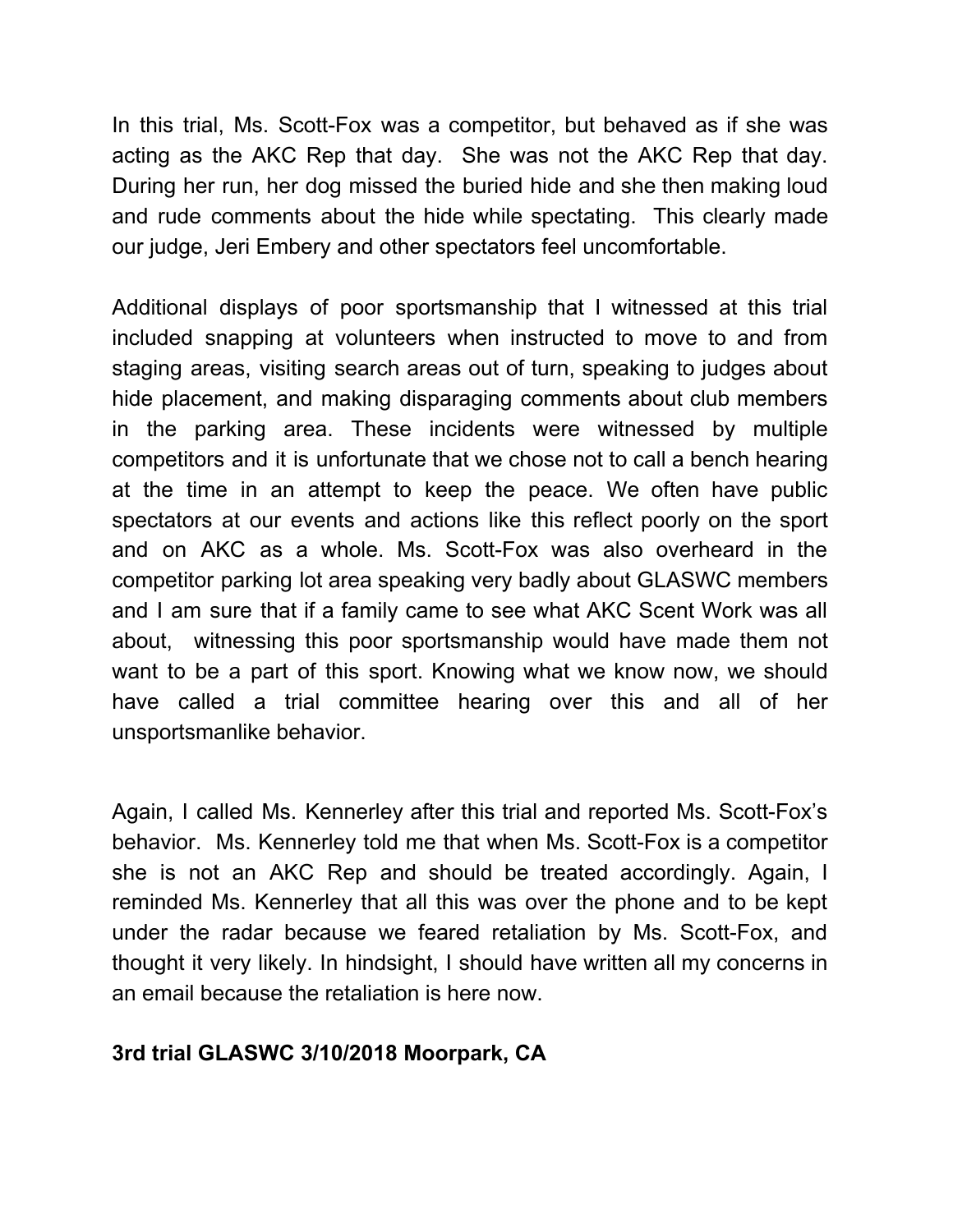Ms. Kennerley attended this trial and viewed all the search areas, staging areas, and hides, and made some recommendations while she was there. The trial ran smoothly and efficiently and competitors were pleased even though the conditions were less than perfect (it was a rare rainy day.) We were shocked to receive a strongly critical letter, forwarded from Ms. Kennerley from one of our judges, Mr. Steve DeTata. We later learned he is a close friend of Ms. Scott-Fox. Mr. DeTata's email addressed multiple issues with our trial. Ms. Kennerley knew these issues were incorrect, including the size of the interior search area being inadequate and there being insufficient cover from the elements for staging the competitors. These were issues that, if they were factual, should have been raised by the judge and/or Ms. Kennerley at the trial. We question why this letter was sent to the club at all, instead of being handled by Ms. Kennerley directly, firstly since it was her job to ensure these things did not occur to begin with, and secondly since she was at the trial to witness that these claims were false. At that point the club responded by stating we felt it was in our best interests to document, with photos and/or videos, our trials going forward or we might lose our permission to run AKC SW trials.

#### **4th trial PCSC 4/14/2018 & 4/15/2018 Acton, CA**

While Ms. Scott-Fox did not attend these trials, a number of competitors with known affiliation to her did attend and filed complaints with the AKC about minor, correctable issues. We feel that to improve the growing sport of scentwork, the community needs to group together and as such, if competitors found that the club made mistakes, we welcomed input so we could fix things at the trial. These competitors chose to bypass the trial committee and judges and instead complain about things such as a judge's error in setting handler discrimination boxes in a single row. Our club then received a critical letter outlining errors that were made by judges as though the trial committee, not the individual judges, were responsible. There were thirteen items listed in that letter and only three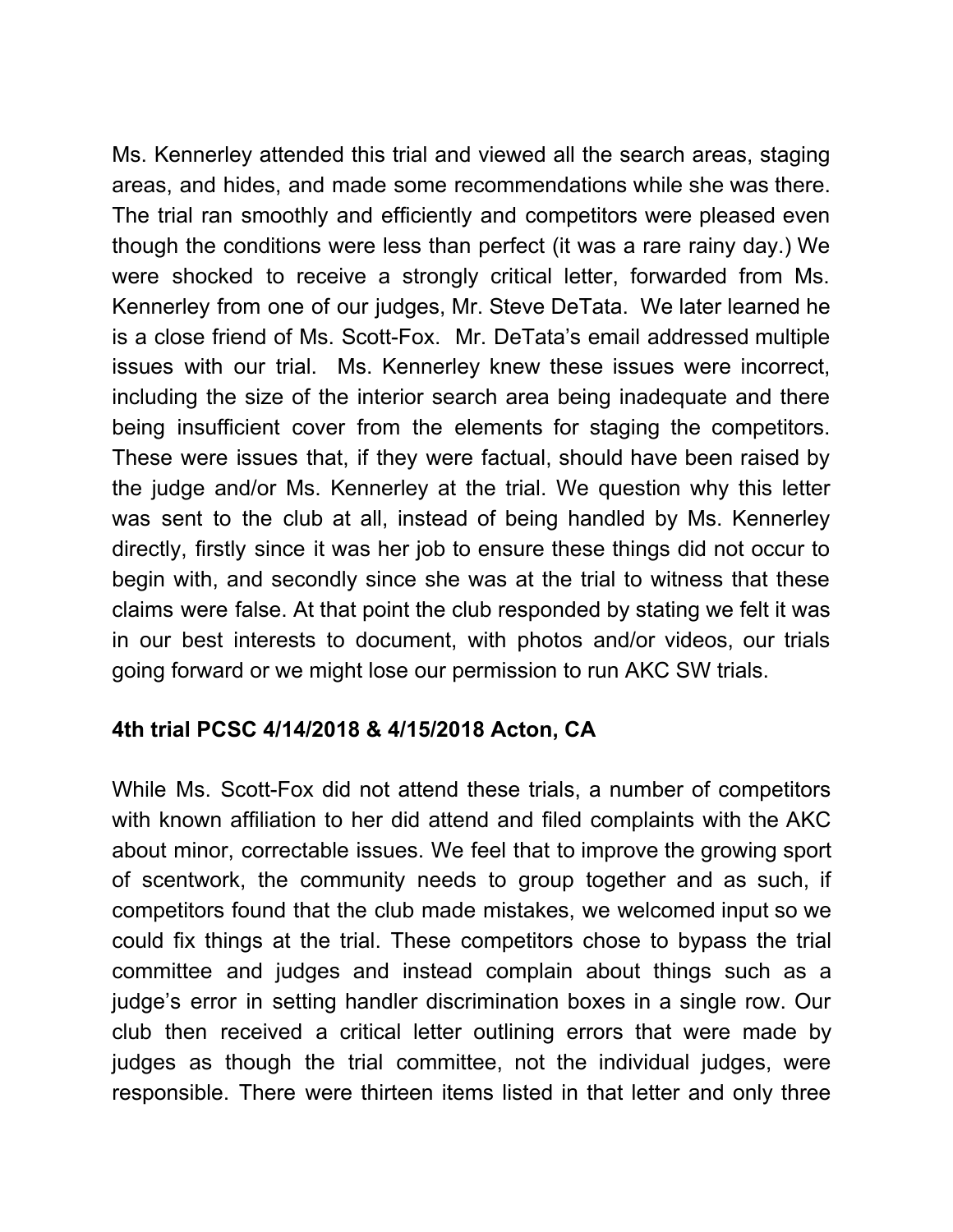were correctable by the club itself. When we responded to point that out, we never got a response. It isn't hard to see how one can feel that the person responsible for growing the sport was not interested in helping clubs to grow and improve, at least, not the clubs we were involved with.

## **THE TRIAL IN QUESTION**

### **5th trial GLASWC 5/19/2018 & 5/20/2018 Moorpark, CA**

We received an email from Ms. Kennerley that Ms. Scott-Fox would be at our trial on May 19, 2018 as our AKC Rep. The trouble began when Ms. Scott-Fox apparently hit "reply all" to this email and wrote:

*"WOW - Great letter, Now let's see what they do. They are already non compliant for the trial this weekend."*

We read this reply and it was very clear to us that as our AKC Rep Ms. Scott-Fox did not want our club to be successful. I replied to Ms. Kennerley saying that

*"GLASWC respectfully requests another AKC Rep be sent to our trial, as this one cleary wants us to fail."*

Ms. Kennerley wrote back, saying:

*"Ms. Scott-Fox will be your rep."*

As a club we decided that because of the history we had with Ms. Kennerley (attending our trial #3, March 10, 2018 and repeating problems with trial that were not true, and us having photographs proving the problems were not true, and knowing Ms. Scott-Fox spreads untruths about our club, that she has behaved in a rude and unsportsmanlike ways at our previous trials, and in light of the above emails *that the AKC was setting us up to fail.*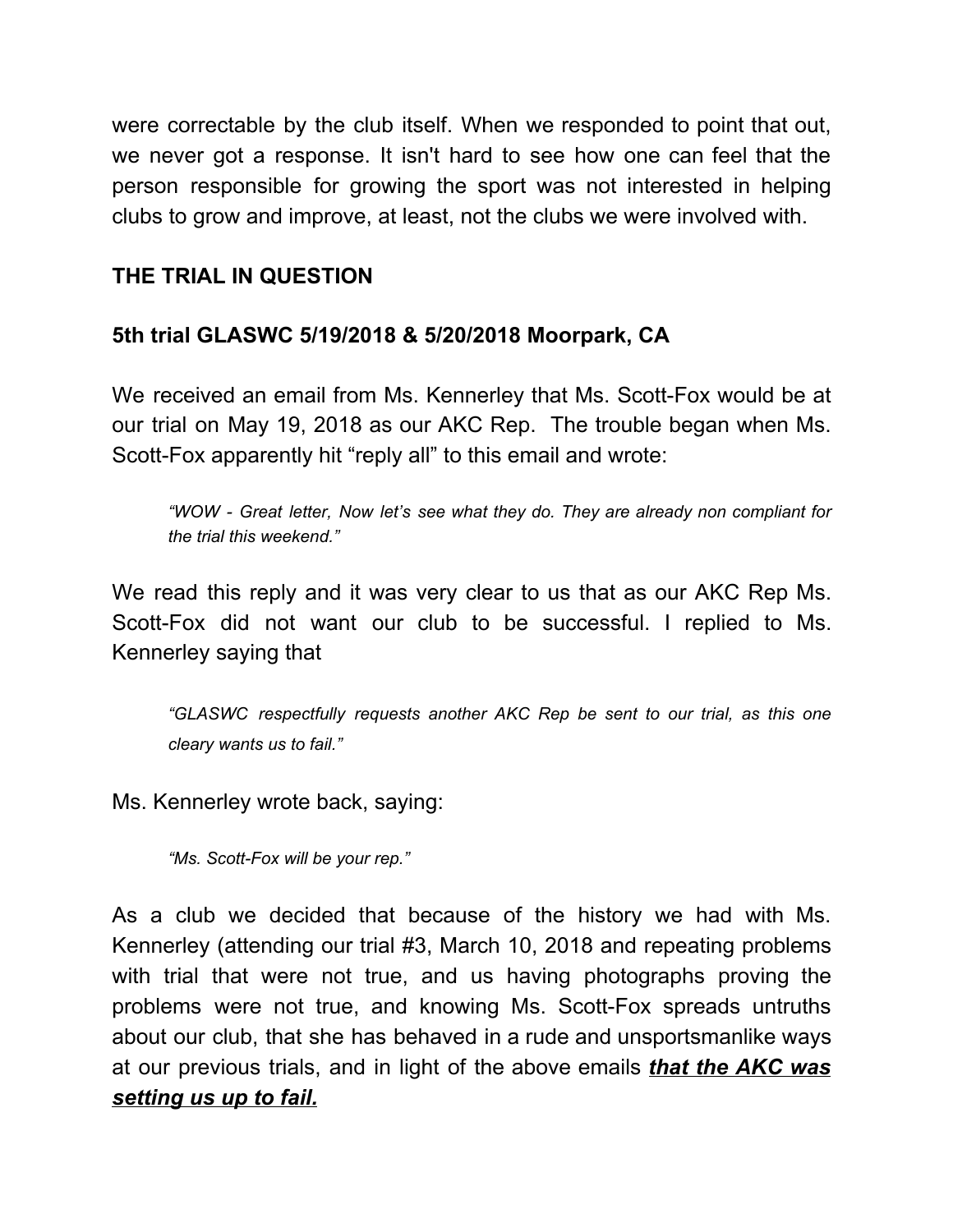The club decided that due to the history of multiple incidents with Ms. Scott-Fox, as well as Ms. Kennerley failing to back us up, that we would need to protect ourselves as well as have a resource to learn from by recording the contractor visit. This would allow anyone watching to determine if we were or were not in compliance with no bias from any parties that may have had ulterior motives. Ms. Scott-Fox moved freely between search areas and comfortably chatted with others and texted during this time, in no way displaying any signs of discomfort. She did not request that the video cease or indicate it was unacceptable, and in fact had her own party recording at times, which the club freely allowed.

After the trial and taping we were told by the AKC that Ms. Scott-Fox felt intimidated and uncomfortable. However, we feel the video shows quite the opposite. Ms. Scott-Fox was moving about freely and was quite comfortable sitting at the searches chatting with people and texting on her phone. Ms. Scott-Fox never once asked anyone in the club or Ms. Daneen Fox to not video or to stop taping.

We, as a club, do not understand how one member of our club can be singled out and punished by the AKC for conduct that the club voted to do. Our club truly felt that taping was prudent and necessary for the well being of our club as a whole.

I and the GLASWC respectfully and sincerely request that the AKC reconsider preferring charges against one of our members, Ms. Daneen Fox. Ms. Fox is one of the hardest working people I know and her main focus in everything that she does, is that the dogs have fun. Penalizing her when hearing only one side of the story is not the American way. Not giving Daneen Fox the chance to face her accuser and question her or even tell her side of the story is not the American way.

We thought that since all the sanctions against the GLASWC were